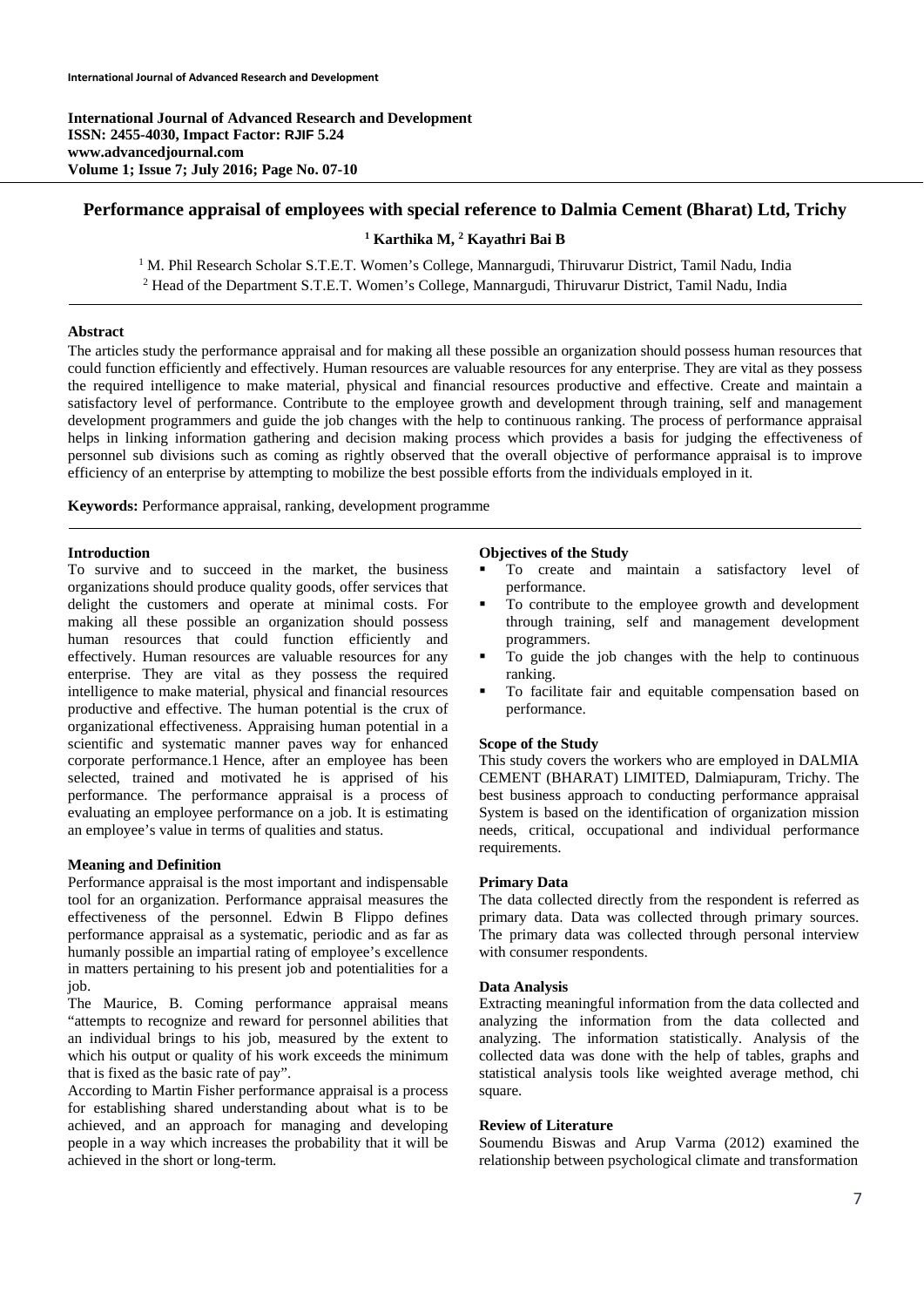leadership, with employee performance. The study proved that organizational psychological climate and transformational leadership predicted job satisfaction. Job satisfaction in turn predicted employee performance, a composite measure of inrole and extra-role performance.

H. James Harrington Frank Oehi & Hal Wiggin (2013) analysed the quality and productivity problems and improvement opportunities that face the construction industry today. It was found that there is a lack of good research for improved approaches and that the construction work is considered as an undesirable profession. It is also found that there had been slow change over from quality control to TQM. It was suggested that improved quality and productivity is needed to eliminate high levels of waste in the construction industry. Ernest Boateng – Okrah & Fred Appiah Fening (2013) 10 ascertained.

Akah Ndang William (2014) studied the role of employee motivation in their performance.

B Sripirabaa & Krishnaveni (2014) found that partnering has a negative significant impact on the functions of performance management system and alignment. Financial support has a negative impact on alignment, whereas the performance management systems overall functions has a significant positive impact on alignment. Final support also has positive significant impact on the performance management systems functions.

Brett Anthony Hayward (2015) the research investigated the relationship between, employee performance, leadership and emotional intelligence. It was found that there is a very strong significant linear relationship between emotional intelligence and transformational leadership.

Rodger W Grilfeth and Arthus G Bedeian (2015)55 investigated the effects attributable to two nontask factors gender and age acting as main effects and in interaction on performance ratings.

J. de Vries & H. van de Water (2015) concluded that whether quality circles are a means to improve the quality of working life or not is, among other factors, determined largely by the characteristics of the production structure. Therefore, more attention should be focused on the given production structure of organizations wherever quality circles are initiated.

**Table 1:** Educational Qualification of Respondents

| S.<br>No. | <b>Educational</b><br><b>Oualification</b> | No. of<br><b>Respondents</b> | <b>Percentage</b> |
|-----------|--------------------------------------------|------------------------------|-------------------|
|           | H.Sc                                       | 18                           |                   |
|           | UG                                         | 26                           | 26                |
|           | PG                                         |                              |                   |
|           | Technical                                  | 12                           |                   |
|           | Total                                      |                              |                   |
|           |                                            |                              |                   |

*Source:* Primary Data.

From the above table shows that 44 percent of the respondents are qualified PG Degree holders, 26 percent of the respondents are UG Degree holder, 18 percentage the respondents are Hr. Secondary standard and 12 percent of the respondents are Technical standard. The highest percentage of PG Degree holders have highly efficient and skills compared to others.



Fig 1: Educational Qualification of Respondents

|  |  |  | <b>Table 2:</b> Experience of the Respondents |
|--|--|--|-----------------------------------------------|
|--|--|--|-----------------------------------------------|

| S. No. | <b>Experience</b> | <b>No. of Respondents</b> | Percentage |
|--------|-------------------|---------------------------|------------|
|        | Up to 5 years     | 20                        | 20         |
|        | 5 to 10 years     | 30                        | 30         |
|        | 10 to 15 years    | 45                        | 45         |
|        | Above 15 years    | 05                        | 0.5        |
|        | Total             | 100                       | 100        |

*Source:* Primary Data.

From the above table shows that 45 percentage of the respondents are experienced in 10 to 15 years, 30 percentage of the respondents are experienced on 5 to 10 years, 20 percentage of the respondents are upto 5 years and only 5 percentage of the respondents are experienced on above 15 years. Majority of the respondents are experienced 10 to 15 years. Majority of the respondents experienced on upto 15 years, therefore the management easily measure the performance and implement the employees schemes are effectively.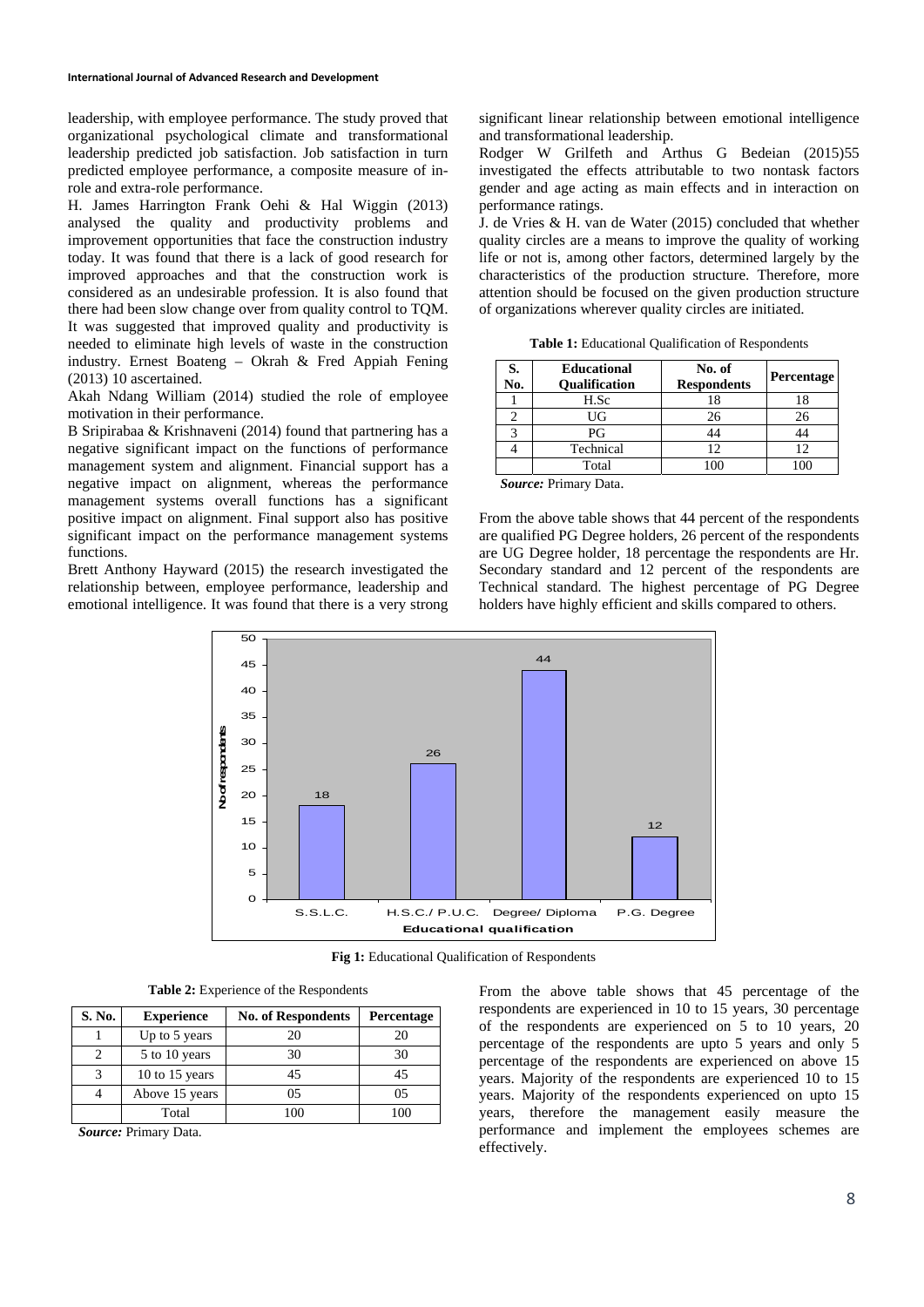

**Fig 2:** Experience of the Respondents

| S. No. | Opinion                  | <b>No of Respondents</b> | <b>Percentage of Respondents</b> |
|--------|--------------------------|--------------------------|----------------------------------|
|        | Strongly agree           | 40                       |                                  |
|        | Agree                    |                          |                                  |
|        | Disagree                 |                          |                                  |
|        | <b>Strongly Disagree</b> |                          |                                  |
|        | <b>TOTAL</b>             |                          |                                  |

*Source:* Primary Data.

### **Interpretation**

In the above table 40 percentage of respondents are strongly agree, 35 percentage of respondents are agree, 15 percentage of respondents are disagree and 10 percentage of respondents are strongly disagree. The performance appraisal measure by the company at every 3 months or 6 months only. Majority of the respondents are accepted the system them improve the skills and knowledge at particular interval.



**Fig 3:** Opinion about the Present Performance Appraisal System Periodically

In this table the researcher has made an attempt to find out performance appraisal alone the factor in deciding promotion.

**Table 4:** Performance Appraisal Alone the Factor in Deciding Promotion

| S. No. | <b>Opinion</b>    | <b>No. of Respondents</b> | <b>Percentage of Respondents</b> |
|--------|-------------------|---------------------------|----------------------------------|
|        | Strongly agree    | 30                        |                                  |
|        | Agree             |                           |                                  |
|        | No opinion        |                           |                                  |
|        | Disagree          |                           |                                  |
|        | Strongly disagree |                           |                                  |
|        | <b>TOTAL</b>      |                           | $\alpha$                         |

## **Interpretation**

In the above table 30 percentage of respondents are strongly agree and 30 percentage of respondents are agree and 20 percentage of respondents are no opinion and 10 percentage of respondents are disagree and 10 percentage of respondents are strongly disagree. Majority of the respondents are accepted the performance appraisal have important factors of promotion of employees.